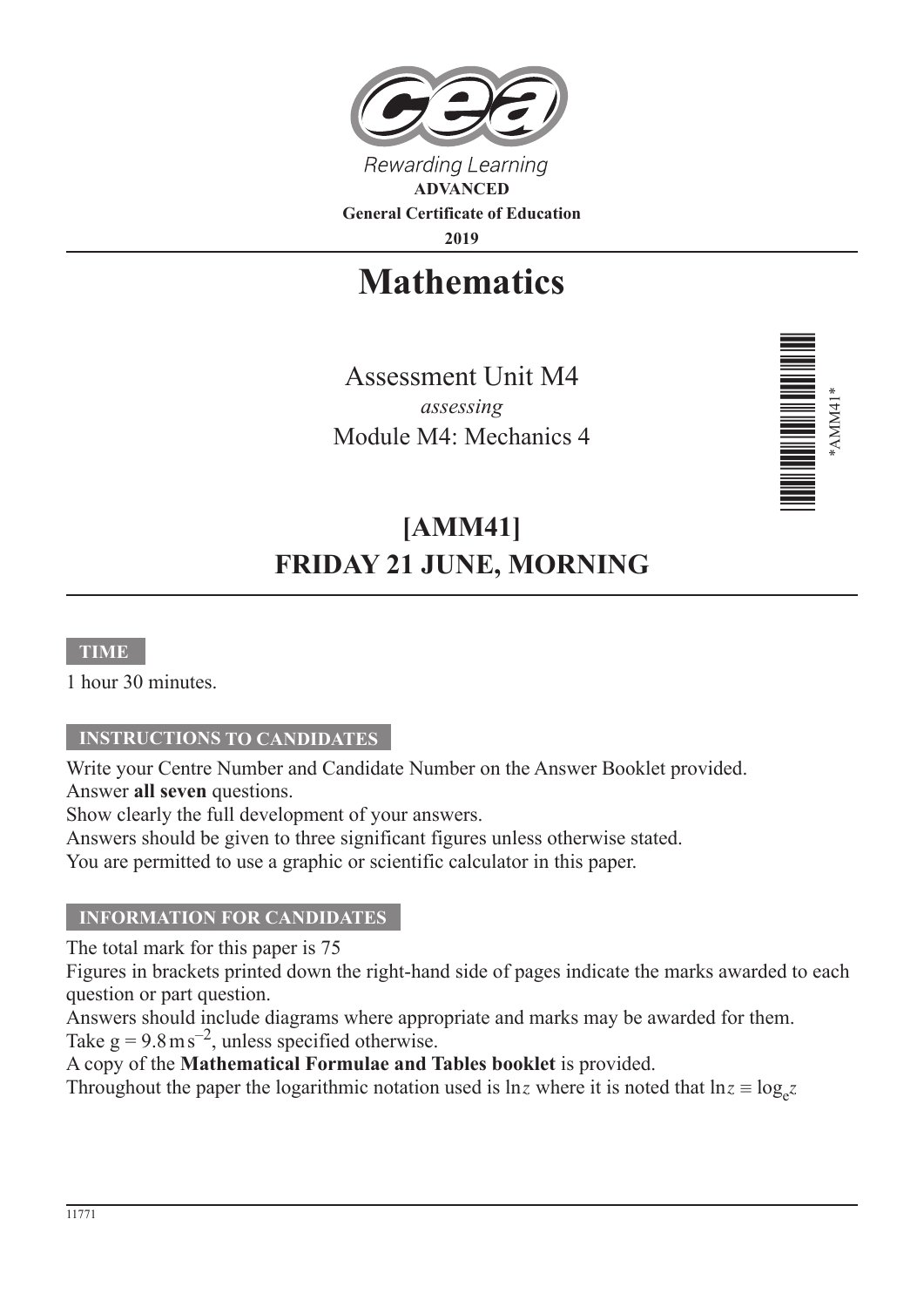**Answer all seven questions.**

# **Show clearly the full development of your answers.**

# **Answers should be given to three significant figures unless otherwise stated.**

**1 Fig. 1** below shows a framework ABC of light pin-jointed rods suspended by vertical cables at A and B.

AB is horizontal.

A load of mass *m*kg is suspended from C.



 $AB = 5m$ ,  $AC = 4m$ ,  $BC = 3m$ 

Find the force in AB, stating whether it is a tension or a thrust. [6]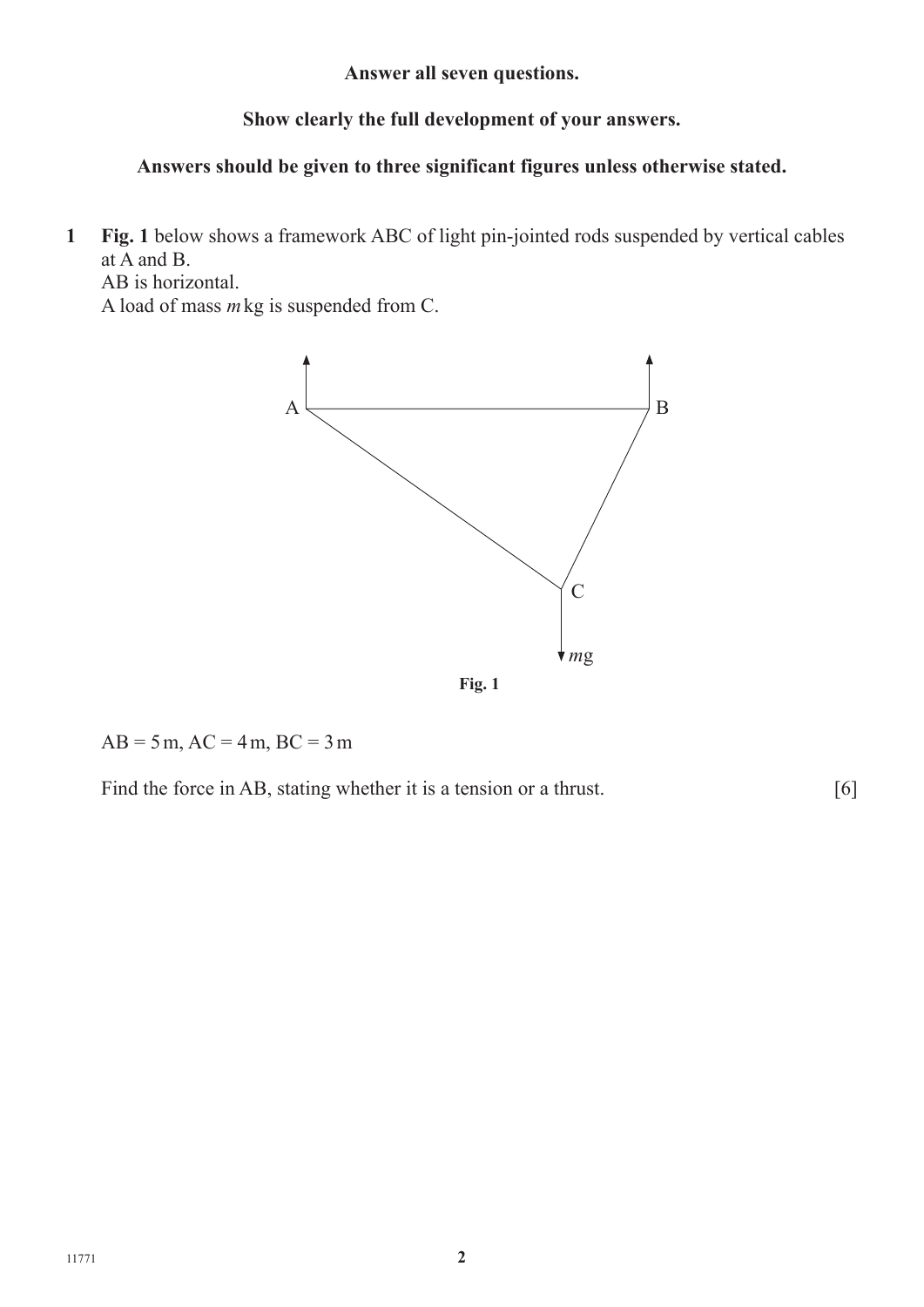**2** Viscosity  $\eta$  in a liquid is defined as

shear stress velocity gradient

Shear stress is defined as

applied force area of contact

Velocity gradient between two layers of liquid is defined as

difference in velocity distance between layers

Find the dimensions of  $\eta$ . [6]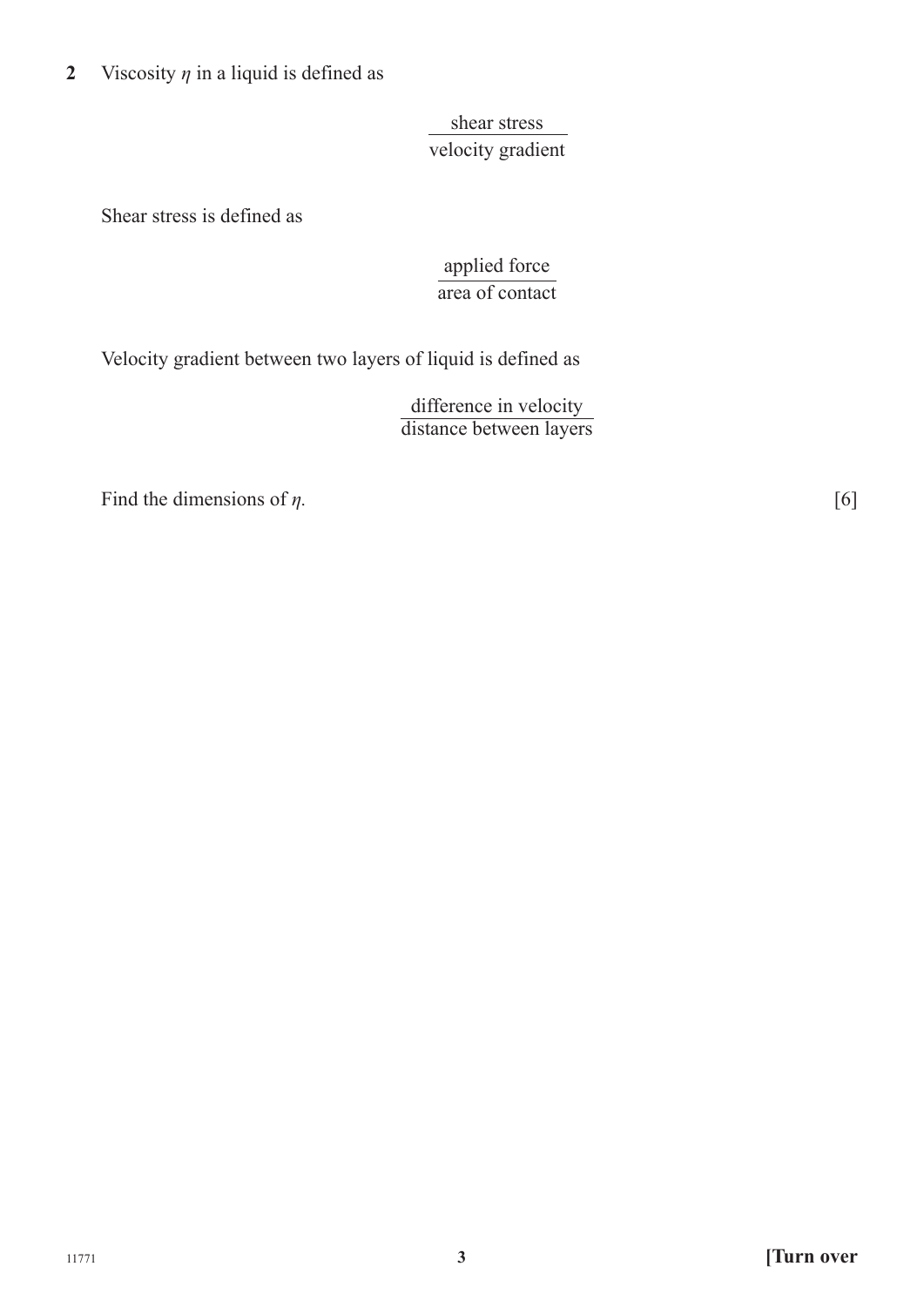**3 Fig. 2** below shows a system of forces of magnitudes 3N, 5N, *Y* N and *Z* N acting on a light triangular lamina ABC.





 $B\hat{A}C = 90^\circ = B\hat{D}A$  $AC = 4m$ ,  $AB = 3m$ 

The resultant of this system of forces is zero.

- **(i)** Find *Y* and *Z*. [6]
- **(ii)** Find the resultant moment of this system of forces. [4]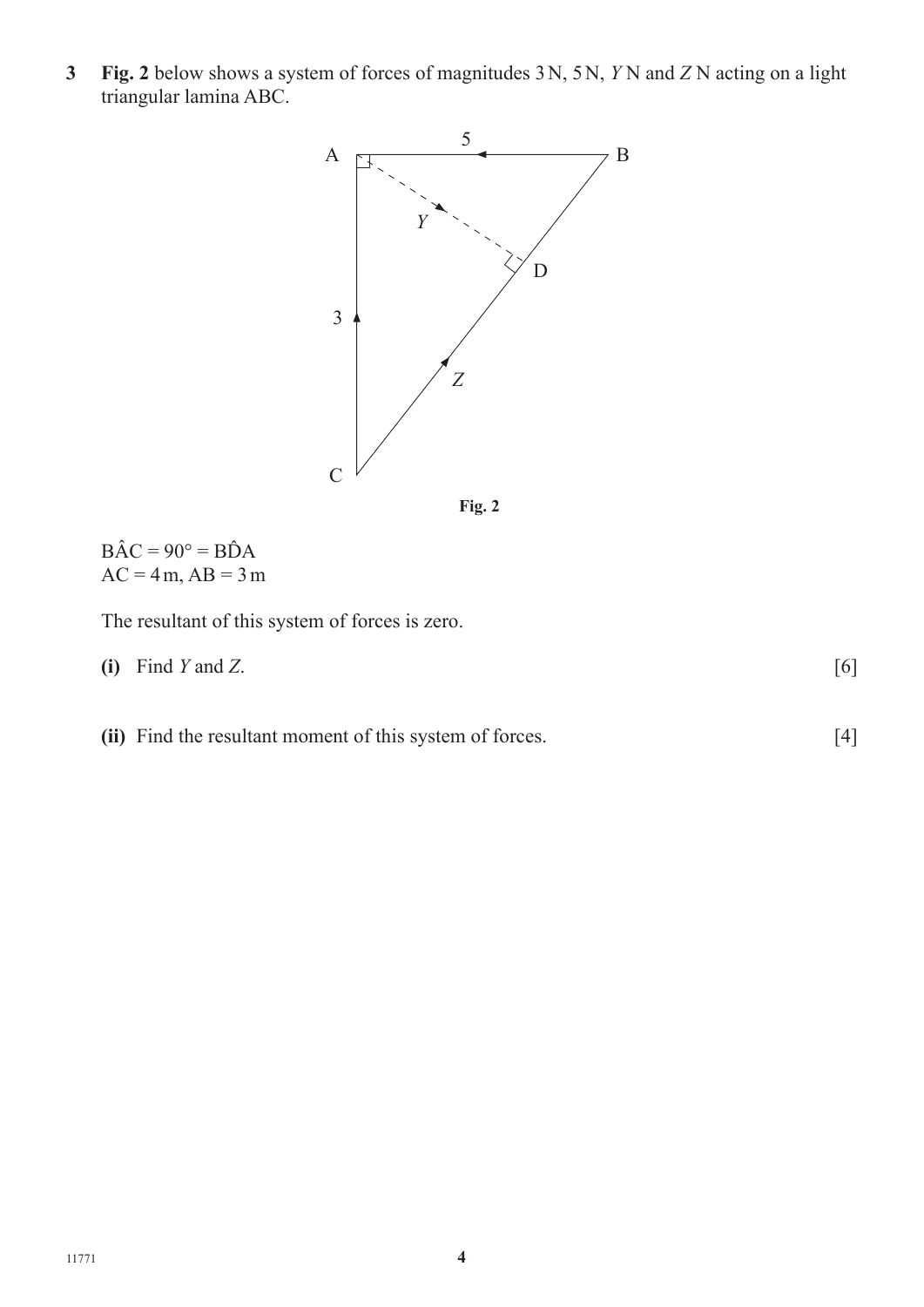- **4** A satellite of mass *m*kg has a weight of *m*g N on the surface of the Earth. Model the Earth as a sphere of radius *R* metres and mass *M* kg.
	- **(i)** Use the Universal Law of Gravitation to find G, the universal gravitational constant, in terms of  $M$ ,  $R$  and  $g$ . [3]

The satellite is placed in a circular orbit at a distance *d* metres from the centre of the Earth. The satellite travels at an angular speed of  $\omega$  rad s<sup>-1</sup> The period of rotation of the satellite about the centre of the Earth is *T* seconds.

- (ii) Find *T* in terms of g, *R* and *d*.  $[6]$
- **(iii)** Given that  $R = 6.4 \times 10^6$  and  $T = 86400$ , find *d*. [2]
- **5** A car of mass *m*kg is being driven at a speed of *v* ms−1 round a bend of radius 49m on a level road.

The coefficient of friction between the car's tyres and the road surface is 0.8 The car is about to slip away from the centre of the bend.

**(i)** Find *v*. [4]

A bend of the same radius on the same road is banked at 5° to the horizontal. The coefficient of friction is unchanged.

**(ii)** Find the maximum speed at which the car can be driven round this bend without slipping. [9]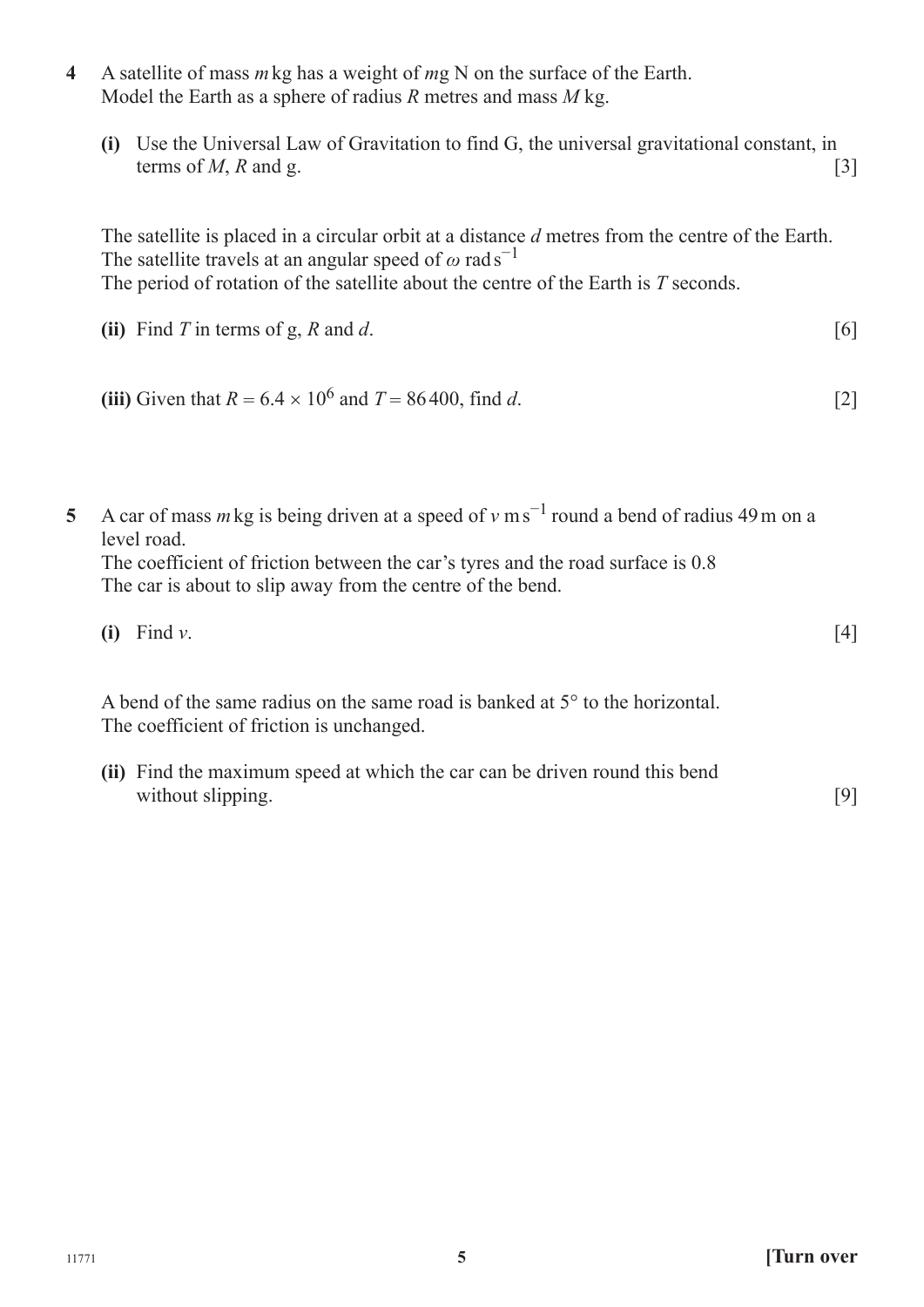**6 Fig. 3** below shows a uniform solid hemisphere of radius *R* metres. A is the centre of the circular face of the hemisphere.



(i) Show that the centre of mass of the hemisphere is a distance  $\frac{3R}{8}$  metres from A along the axis of symmetry.  $[7]$ 

A paperweight can be modelled by a uniform solid cylinder of radius *R* metres and length *L* metres joined to the hemisphere as shown in **Fig. 4** below.



The hemisphere and cylinder are made from the same material. The centre of mass of the paperweight is at A.

**(ii)** Find *L* in terms of *R*.  $[4]$ 

The paperweight is freely suspended from a point P on the circumference of its base.

**(iii)** Find the angle that the axis of symmetry of the paperweight makes with the vertical. [3]